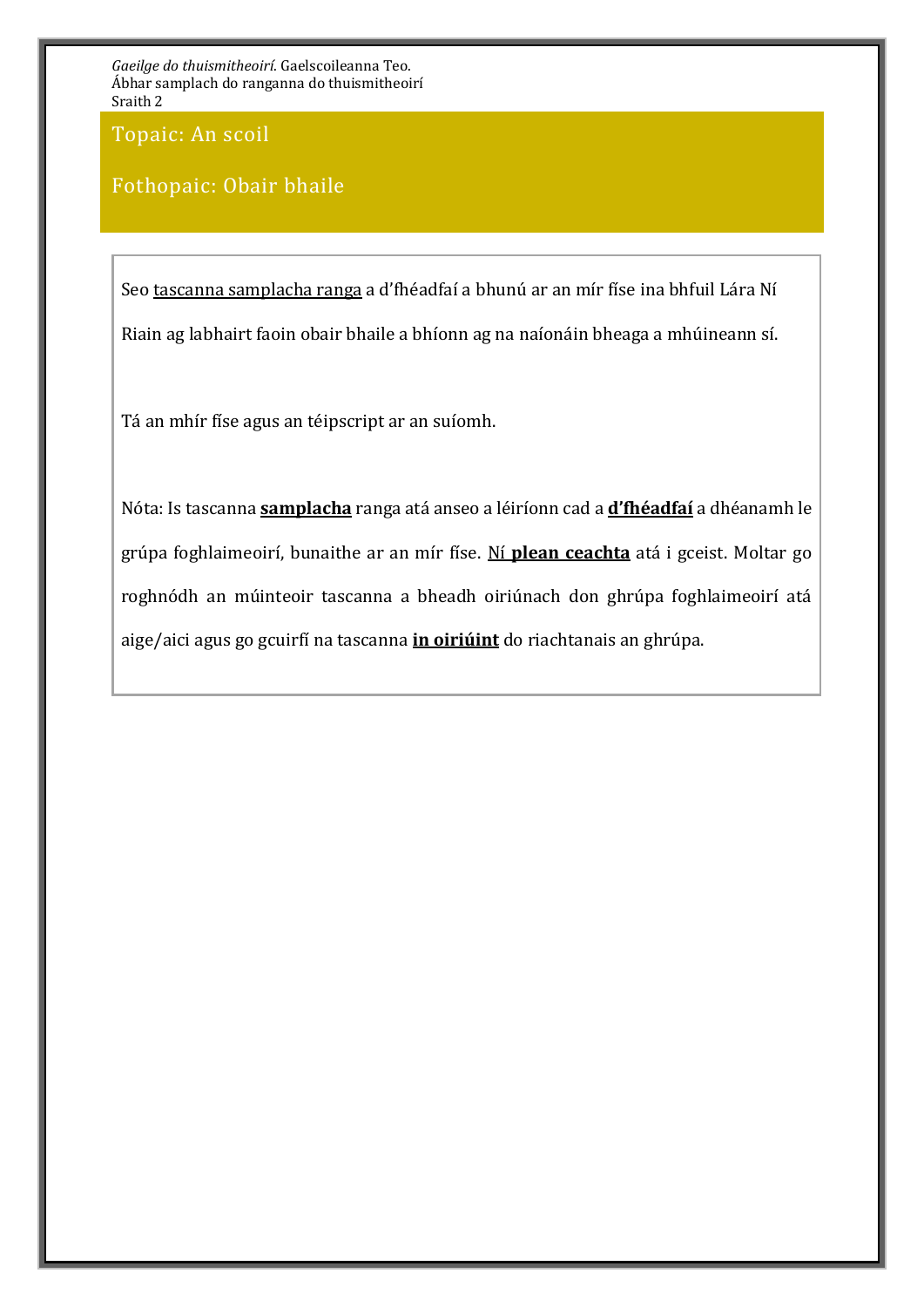## Treoracha don Mhúinteoir

### **Tasc samplach 1: Réamhobair agus stór focal**

Beidh na foghlaimeoirí ag éisteacht le Lára Ní Riain ag caint faoin obair bhaile a thugann sí do na naíonáin bheaga a mhúineann sí. Tá an mhír físe agus an téipscript ar an suíomh.

- Mínigh cé agus cad leis a bheidh siad ag éisteacht.
- Spreag plé beag ar obair bhaile chun tuairim a fháil den mhéid atá ar eolas acu cheana féin.
- Scaip an bileog 'Obair bhaile: Stór Focal' agus cuir na foghlaimeoirí ag obair chun na colúin a mheaitseáil. Ceartaigh an ghníomhaíocht nuair a bheidh said réidh agus cuir focail bhreise ar fáil, de réir mar is gá.

### **Tasc samplach 2: Stór focal 2**

Scaip an bhileog 'Obair bhaile: stór focal 2' agus cuir na foghlaimeoirí ag obair ar an tasc. Tá sé tábhachtach go mbeidís ag plé agus an tasc ar bun acu – deis atá ann na focail nua a chleachtadh i gcomhthéacs – níl an bhéim ar an scríobh.

Cuir na foghlaimeoirí ag obair i ngrúpaí. Eagraigh an plé ar na dúshláin a bhaineann leis an obair bhaile trí Ghaeilge agus ansin cothaigh plé ranga faoin topaic.

### **Tasc samplach 3: Éisteacht**

Scaip an bhileog 'Obair bhaile: Éisteacht'. Cuir na foghlaimeoirí ag obair ar Thasc A sula seinntear an mhír.

Ansin seinn an mhír físe agus cuir ag obair ar an dá thasc tuisceana iad. Tá sé tábhachtach nach mbeidís ag iarraidh gach focal a thuiscint – spreag iad le díriú ar éirim na míre seachas ar na focail.

Mínigh dóibh conas na frásaí i dTasc D a úsáid i gceart agus cuir ag obair ag cumadh abairtí iad. Bí cinnte go mbeidh na habairtí úsáideach dóibh i.e. 'B'fhiú duit na léinte scoile a cheannach in *Dunnes* – tá siad saor' / 'An fiú dom dul go dtí an pháirc spraoi inniu? – níl agam ach leathuair an chloig' / 'Ní fiú dul go dtí an scannán sin leis na leanaí óga – tá sé saghas scanrúil' etc.

Sa tasc foghraíochta, cuir an bhéim ar an difear foghraíochta a aithint agus a rá – go mór mór sna cinn a chothaíonn deacrachtaí i.e. Sathairn / Satharn…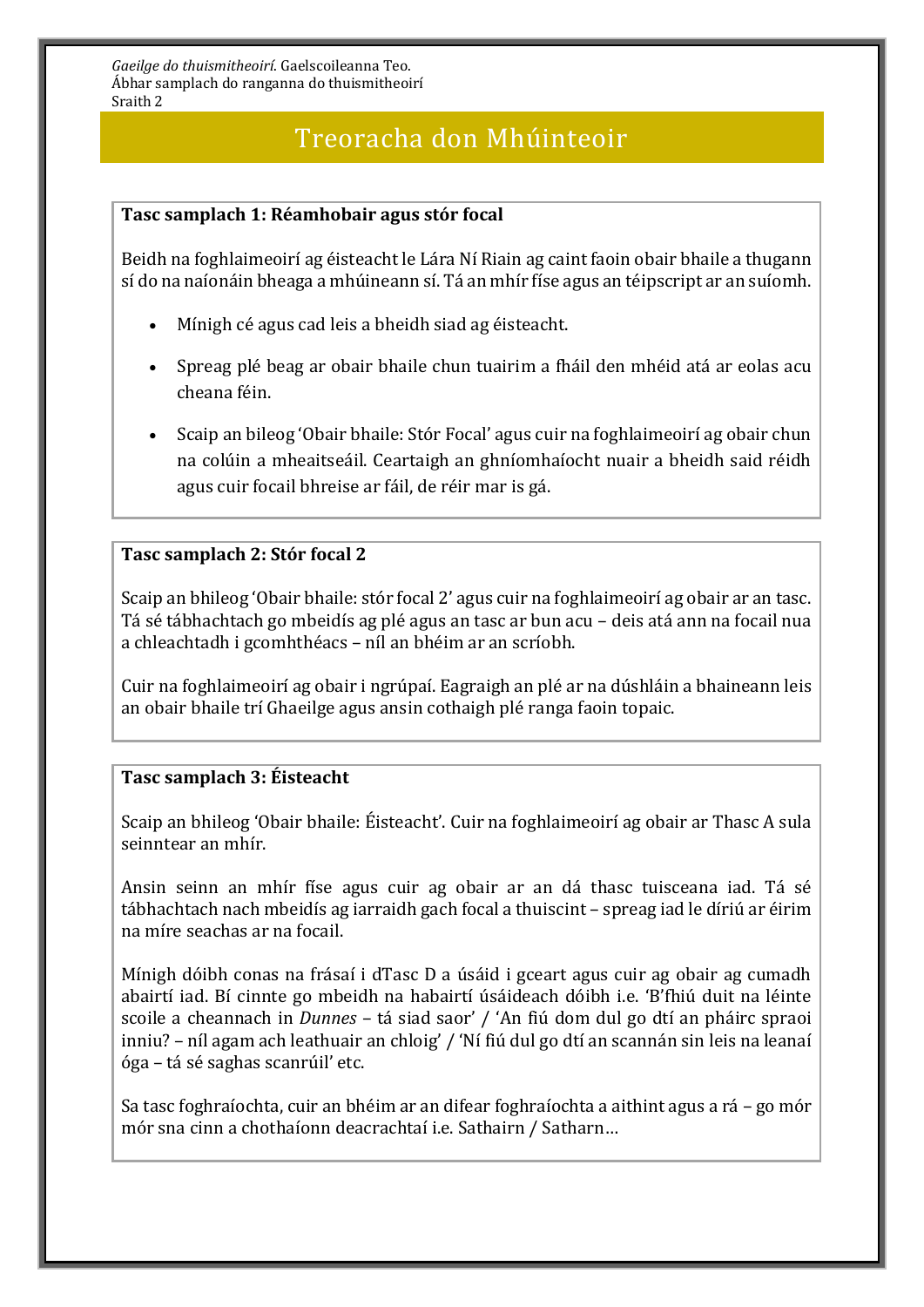### **Tasc samplach 4: Cé hí mise?**

Scaip an bhileog 'Cé hí mise?' agus cuir na foghlaimeoirí ag léamh na dtéacsanna éagsúla. Ansin cuir ag plé iad cén tuismitheoir is cosúla leo féin. Déan iarracht ansin plé ranga a chothú maidir le tuairimí éagsúla faoi obair bhaile.

Ansin cuir ag obair iad ar abairtí a chumadh iad féin. Tabhair deis dóibh a gcuid abairtí a roinnt le daoine eile.

### **Tasc samplach 5: Plé**

Ní móide go mbeidh am sa rang na tascanna ar fad ar an mbileog 'Obair bhaile – Plé' a dhéanamh – is féidir cibé tasc atá oiriúnach a ghearradh amach, más gá, agus na cinn eile a fhágáil ar lár (nó eile is féidir díreach treoracha maidir leis na tascanna a thabhairt, gan aon bhileog a scaipeadh).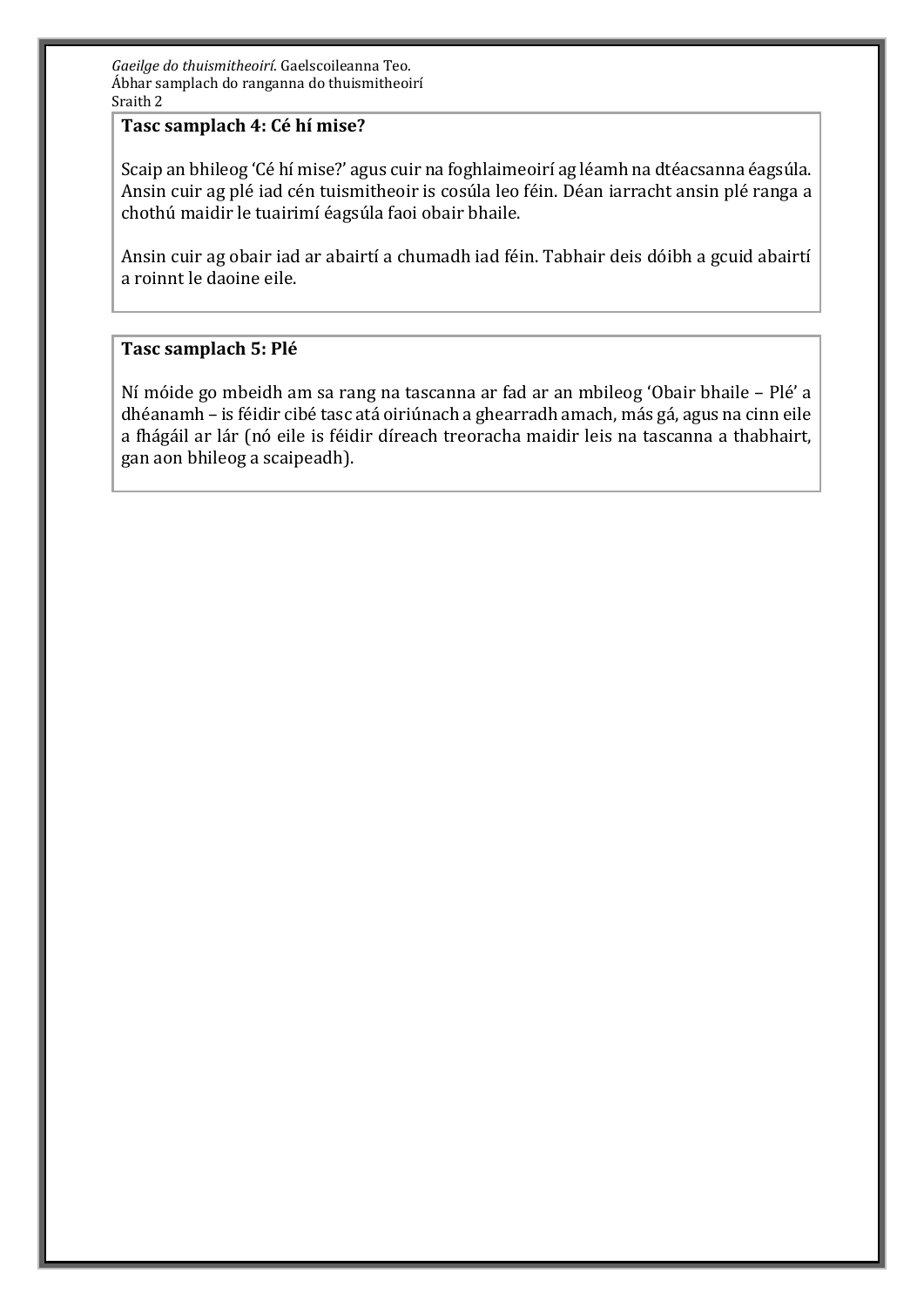# Obair Bhaile: Stór Focal 1

**Conas a chuirfeá Gaeilge ar an méid atá sa bhosca thíos?**



## **Déan iarracht na colúin thíos a mheaitseáil. An bhfuil focail eile a bhaineann le hobair bhaile ar eolas agat?**

| 1. Litriú                          | a) Writing / penmanship |
|------------------------------------|-------------------------|
| 2. Táblaí                          | b) A report             |
| 3. Peannaireacht                   | c) Creative writing     |
| 4. Léitheoireacht                  | d) Division             |
| 5. Scríbhneoireacht chruthaitheach | e) Multiplication       |
| 6. Tuairisc                        | f) Tables               |
| 7. Roinnt                          | g) A diary / journal    |
| 8. Suimiú                          | h) Subtraction          |
| 9. Méadú                           | i) Adding               |
| 10. Dialann                        | Reading<br>i            |
| 11. Dealú                          | k) Spelling             |

|  |  |  | $\sim$ 17 $\sim$ | <u> 19</u> | $\blacksquare$ 10 | 111 |
|--|--|--|------------------|------------|-------------------|-----|
|  |  |  |                  |            |                   |     |

**Focail bhreise:**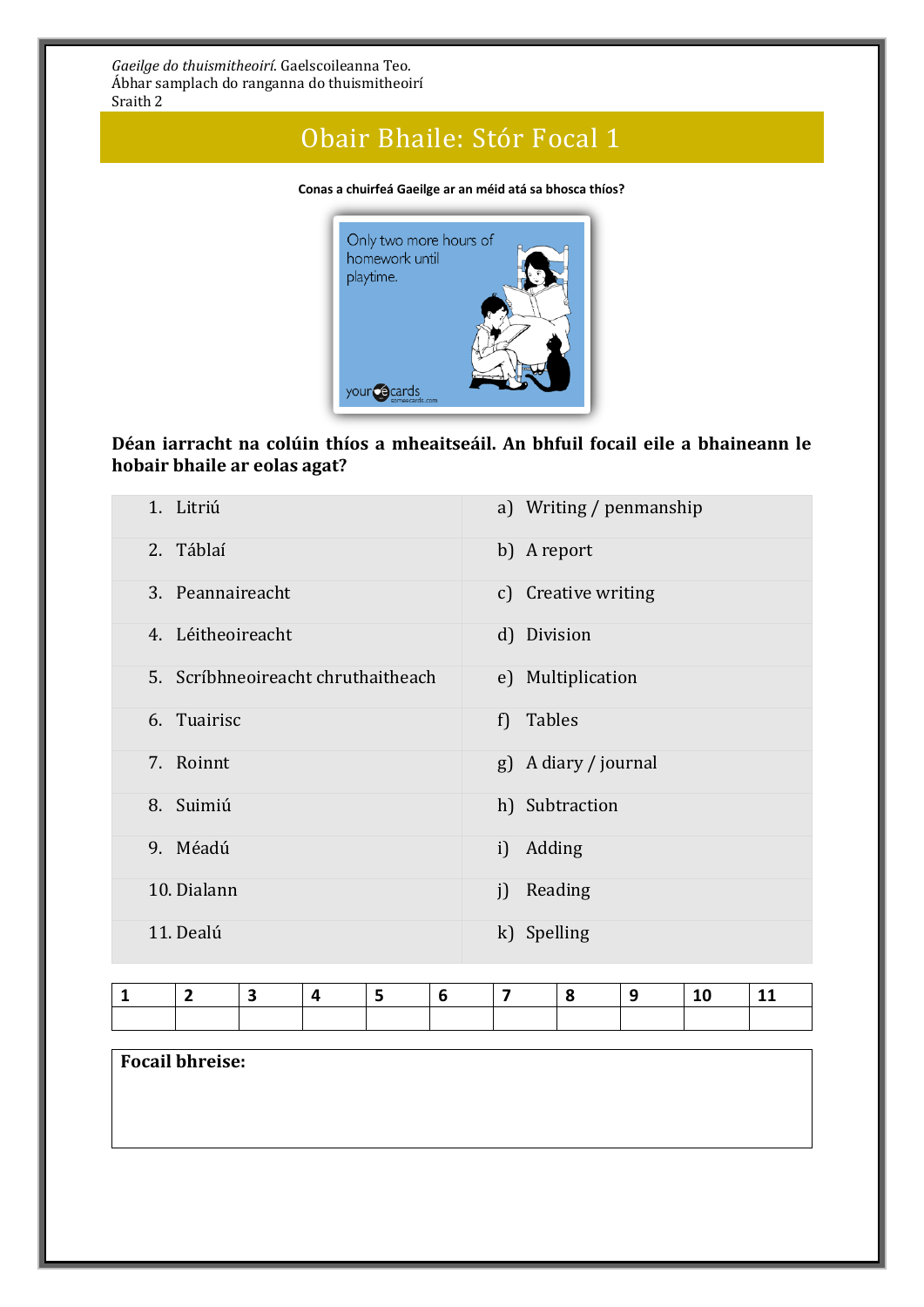# Obair Bhaile: Stór Focal 2



Cén cineál obair bhaile a bhíonn ag na ranganna éagsúla sa scoil? Bunaithe ar na focail ar fad atá foghlamtha agat faoi obair bhaile déan iarracht an tábla seo thíos a líonadh. Faigh cabhair ó do pháirtí.

| Ranganna     | <b>Obair Bhaile</b> |
|--------------|---------------------|
| Na naíonáin  |                     |
| Ranganna 1-3 |                     |
| Ranganna 4-6 |                     |

Plé: An mbíonn sé deacair cabhrú leis an obair bhaile nuair atá do pháiste i scoil lán-Ghaeilge?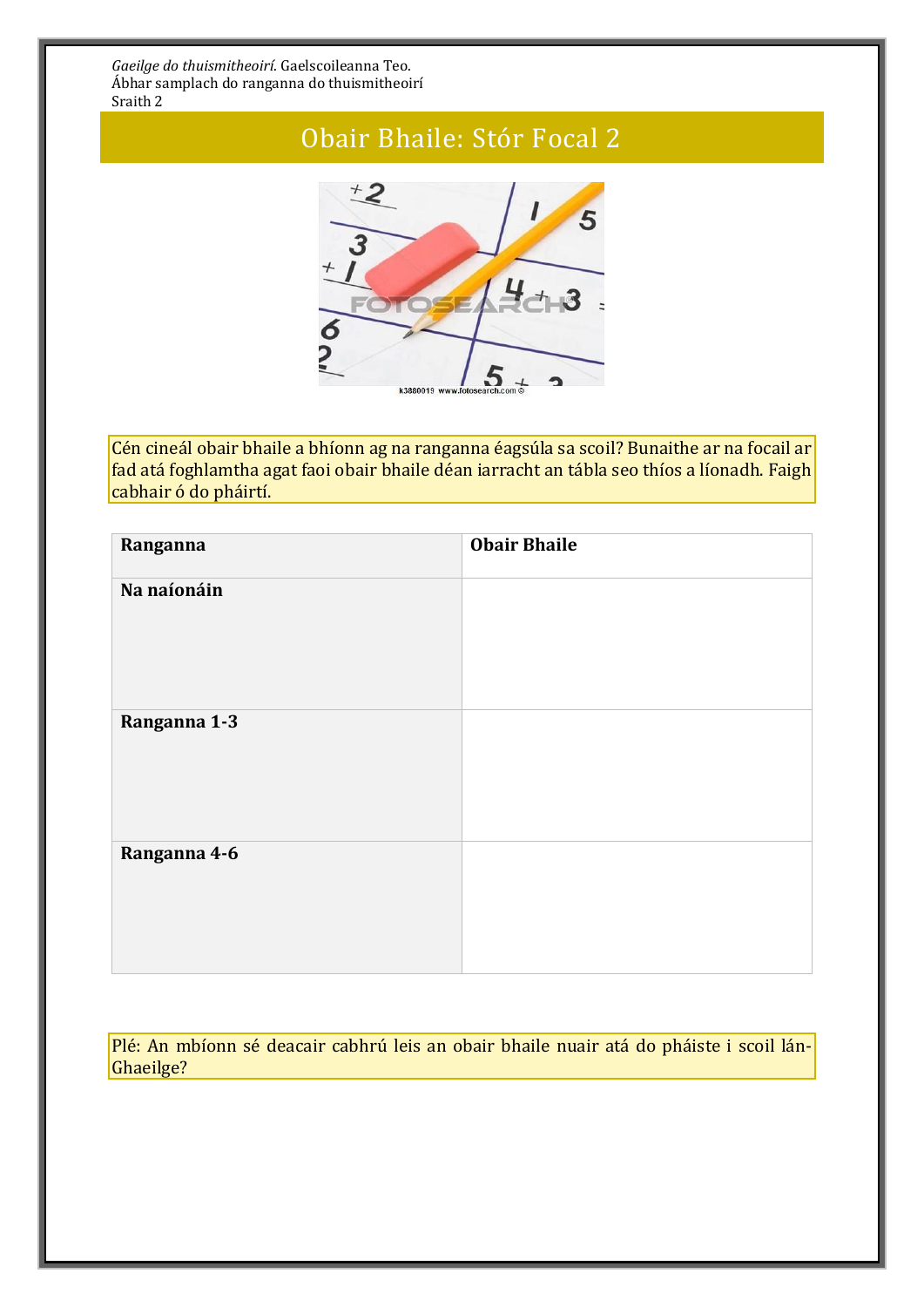# Obair Bhaile: Éisteacht

### **Beidh tú ag féachaint ar mhír físe ina bhfuil Lára Ní Riain ag caint mar gheall ar an obair bhaile a fhaigheann na naíonáin bheaga a mhúineann sí.**

A: Sula bhféachann tú ar an bhfíseán, pléigh le do pháirtí:

Cad a cheapann sibh a bheidh le rá ag Lára? Cén cineál obair bhaile a fhaigheann na naíonáin bheaga, dar libh? Déanaigí liosta.

B: Anois féach ar an bhfíseán. Cé mhéad a thuig tú? Ceangail an obair bhaile leis an lá cheart.

| Dé Luain    | Mata                    |
|-------------|-------------------------|
| Dé Máirt    | Obair pheannaireachta   |
| Dé Céadaoin | Leabhar léitheoireachta |
| Déardaoin   | Leabhar fuaime          |
|             |                         |

C: Anois féach ar an bhfíseán arís agus abair an bhfuil na ráitis seo fíor nó bréagach.

|                                                                           | Fíor | <b>Bréagach</b> |
|---------------------------------------------------------------------------|------|-----------------|
| Tosaíonn obair bhaile na naíonán i mí Mheán Fómhair.                      |      |                 |
| Faigheann na naíonáin obair bhaile 3 lá sa tseachtain.                    |      |                 |
| Molann Lára gan níos mó ná 20 nóiméad a chaitheamh ar an obair<br>bhaile. |      |                 |
| Ní dhéanann siad suimiú sna naíonáin bheaga.                              |      |                 |

#### D: Stór focal

'…má thógann sé níos mó ná sin, ní fiú é…'

Cuir na frásaí seo in abairtí:

Ní fiú é B'fhiú duit An fiú…?

### E: Foghraíocht

Abair féin agus do pháirtí na frásaí seo os ard. Bígí cúramach – cuir líne faoi aon athruithe fuaime!

Dé Luain ar an Luan Dé Máirt ar an Mháirt Dé Céadaoin ar an gCéadaoin Déardaoin ar an Déardaoin Dé hAoine ar an Aoine Dé Sathairn ar an Satharn Dé Domhnaigh ar an Domhnach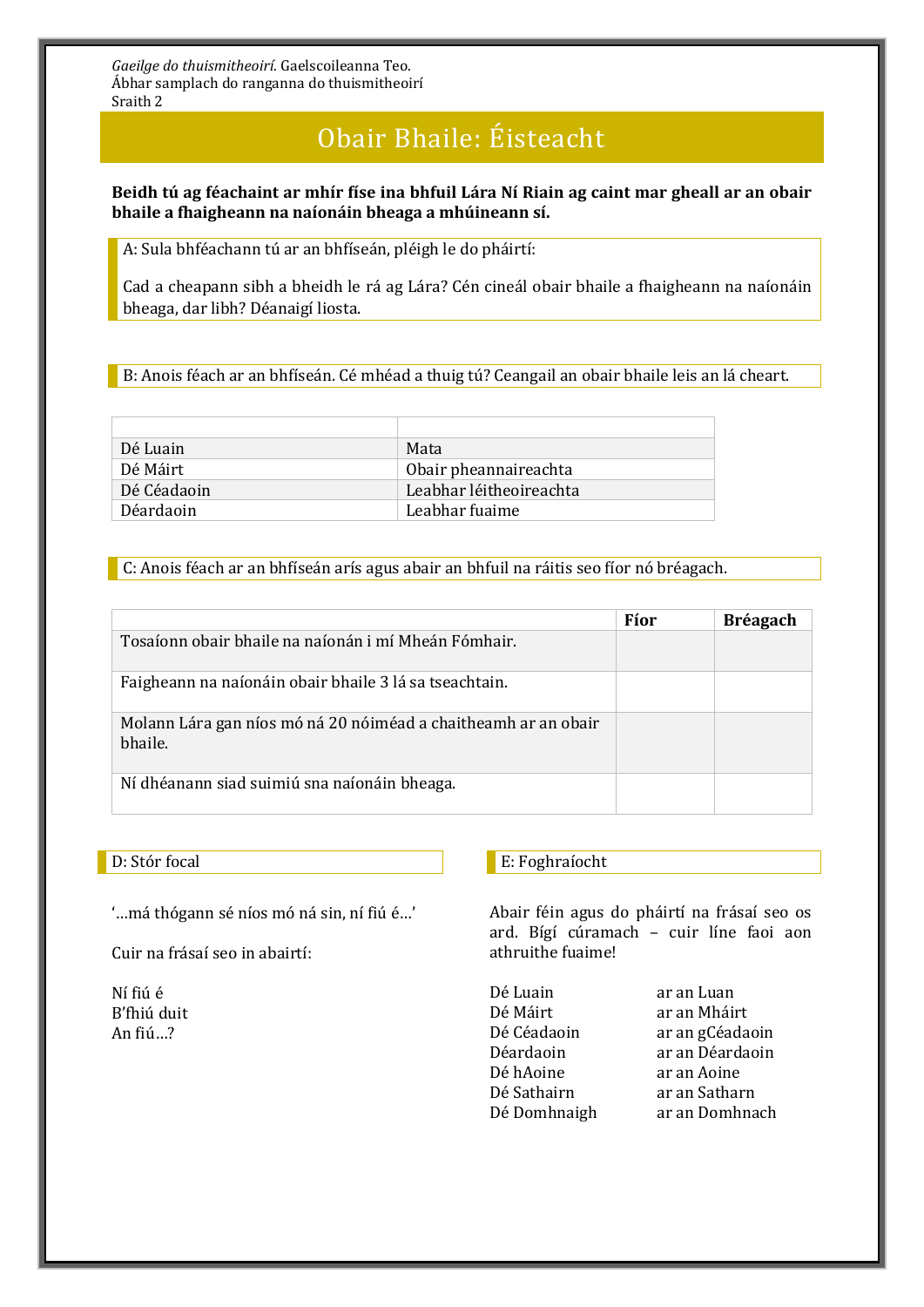## Cé hí Mise?

**A. Cé acu duine de na tuismitheoirí thíos is cosúla leatsa? Léigh an téacs agus pléigh le do ghrúpa.** 



Sinéad: Níl suim dá laghad agam san obair bhaile. Is annamh a fheicim cad a bhíonn ar súl ag na páistí – síním an dialann nuair is gá agus scaoilim leo. Má tá fadhb acu, déarfaidh an múinteoir liom é.



Aoife: Is breá liom cabhrú leis na páistí leis an obair bhaile. Tá an-suim agam san obair atá ar siúl acu ar scoil agus suím síos leo gach lá chun cabhrú leo agus féachaint ar an méid atá á foghlaim acu.



obair bhaile ach ní i gcónaí a fhaighim an deis. Ligim dóibh an méid is féidir leo a dhéanamh iad féin agus má tá deacrachtaí acu, déanaim iarracht cabhrú leo.

**B. Anois scríobh cúpla abairt mar gheall ort féin!**